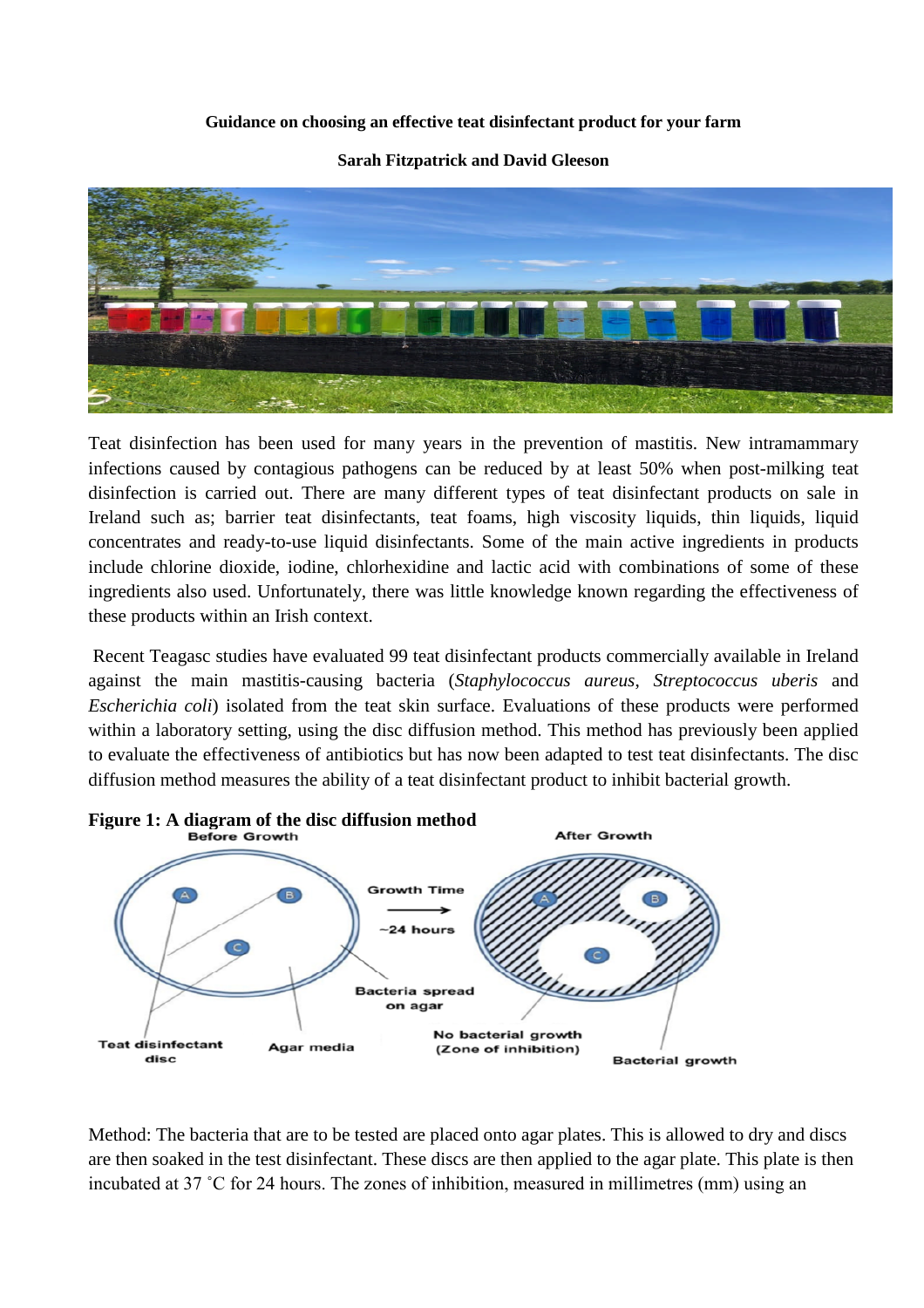electronic calliper, are an indirect measurement of the ability of the disinfectant to inhibit bacterial growth. Therefore, the most effective teat disinfectant product will have the largest zone of inhibition. This method allows screening of teat disinfectant products against specific bacterial strains associated with mastitis.

| <b>Product</b>               | Ingredient (w/w)                                              | Str.<br>uberis | Staph.<br>aureus | E.<br>coli |
|------------------------------|---------------------------------------------------------------|----------------|------------------|------------|
| Arkshield                    | 5% Lactic acid & 0.3% Chlorhexidine                           | 22             | 19               | 15         |
| Arrabawn Udder Guard         | 0.5% Chlorhexidine                                            | 17             | 15               | 16         |
| Bacto-Lac                    | 5% Lactic acid & 0.05% Chlorhexidine                          | 19             | 16               | 14         |
| Barri-max                    | 2.4% Lactic acid                                              | 20             | 16               | 14         |
| <b>Biolac PrePost</b>        | 0.25% Lactic acid & 0.03% Salicylic acid                      | 20             | 16               | 11         |
| <b>Biolac PrePost</b>        | 0.25% Lactic acid & 0.03% Salicylic acid                      | 21             | 15               | 12         |
| <b>Bisept</b>                | 0.05% Chlorine dioxide                                        | 19             | 19               | 12         |
| <b>Blue Barrier Spray</b>    | Lactic acid & 0.6% Chlorhexidine                              | 22             | 22               | 20         |
| Blu-gard N Spray             | 3.46% Lactic acid                                             | 20             | 16               | 11         |
| C-Dip                        | 0.53% Chlorhexidine                                           | 18             | 16               | 16         |
| Chlorhexsan Dual RTU         | 1.6% Lactic acid & 0.4% Chlorhexidine                         | 16             | 15               | 13         |
| Co-op Source Duo Teat Shield | 2% Lactic acid & 0.3% Chlorhexidine                           | 18             | 17               | 15         |
| D <sub>4</sub> lodine        | 0.5% lodine                                                   | 21             | 16               | 11         |
| Dairy Pro UltraDip           | 3% Lactic acid                                                | 17             | 16               | 12         |
| DairyLac SA                  | 3% Lactic acid                                                | 19             | 15               | 12         |
| *DeLaval Prima               | Hydrogen peroxide, 1.42%, lactic_.35%,<br>salicylic acid .17% | 42             | 43               | 27         |
| Deosan Mastocide             | 0.5% Chlorhexidine                                            | 19             | 17               | 17         |
| Deosan Summer Teat Care      | 0.425% Chlorhexidine                                          | 17             | 17               | 18         |
| Deosan Super Iodip           | 0.5% lodine                                                   | 20             | 15               | 12         |
| *Deosan Target               | 0.6% chlorhexidine                                            | 22             | 22               | 17         |
| Deosan Teat Foam Advance     | 0.6% Chlorhexidine                                            | 20             | 16               | 16         |
| Deosan Teatcare Plus         | 0.425% Chlorhexidine                                          | 16             | 17               | 18         |
| Deosan Triathalon            | 1.76% Lactic acid                                             | 20             | 14               | 11         |
| Dermalac Emprasan            | 0.25% Lactic acid & Salicylic acid                            | 21             | 14               | 11         |
| Dual Dip                     | 2% Lactic acid & 0.3% Chlorhexidine                           | 18             | 16               | 15         |
| Dual Dip Supreme             | Lactic acid & 0.6% Chlorhexidine                              | 22             | 21               | 19         |
| Duo-cel                      | 2.5% Lactic acid & 0.3% Chlorhexidine                         | 19             |                  |            |
| Duogold                      | 2% Lactic acid & 0.3% Chlorhexidine                           |                | 16<br>17         | 16         |
|                              |                                                               | 20             |                  | 17         |
| Duo-Teat Shield              | 2% Lactic acid & 0.3% Chlorhexidine                           | 18             | 17               | 17         |
| Emprasan dual                | 0.25% Lactic acid & Salicylic acid                            | 20             | 15               | 16         |
| <b>Flexigard Spray</b>       | 4% Lactic acid                                                | 22             | 19               | 18         |
| Fortress Protect Film        | 3% Lactic acid & 0.2% Chlorhexidine                           | 20             | 18               | 14         |

**Table1: List of teat disinfectant products in alphabetical order, active ingredients and zones of inhibition against** *Streptococcus uberis, Staphylococcus aureus* and *Escherichia coli*  $\overline{\phantom{0}}$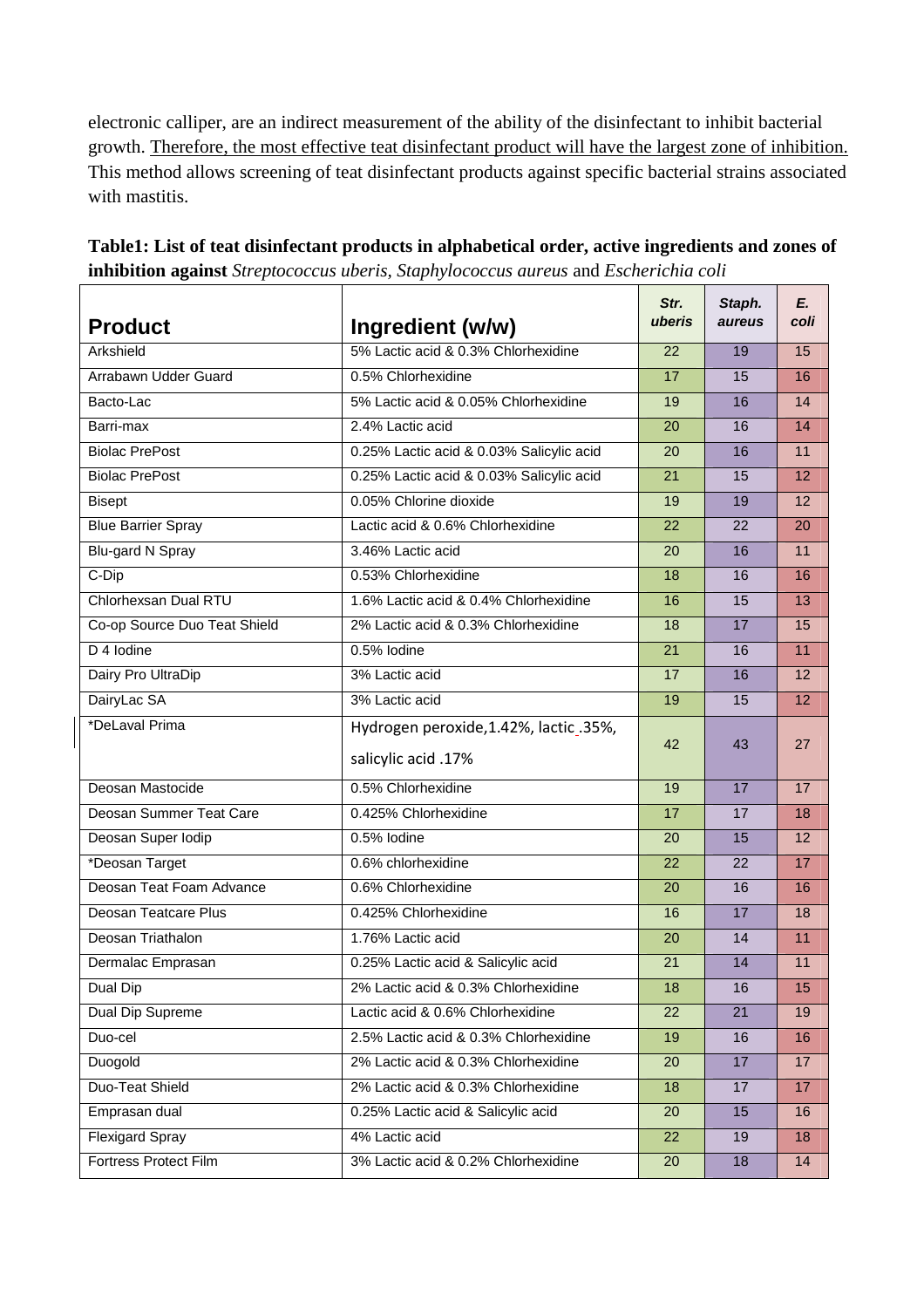| <b>Gold Glycodip XL</b>       | 0.5% lodine & 1% Lactic acid           | 22 | 15 | 12              |
|-------------------------------|----------------------------------------|----|----|-----------------|
| Hamra Red                     | 0.42% Chlorhexidine                    | 18 | 16 | 16              |
| Hexa-cel RTU                  | 0.52% Chlorhexidine                    | 16 | 16 | 15              |
| Hexaguard                     | 0.74% Chlorhexidine                    | 21 | 18 | 18              |
| <b>Hexaklene R</b>            | 0.5% Chlorhexidine                     | 21 | 16 | 21              |
| Hexa-Spray                    | 0.5% Chlorhexidine                     | 17 | 14 | 12              |
| Hypraspray                    | 2% Lactic acid & .03% Chlorhexidine    | 19 | 17 | 12              |
| <b>Hypred Quick Spray</b>     | 2% Lactic acid & 0.1% Salicylic acid   | 17 | 10 | 10              |
| loguard                       | 0.5% lodine                            | 21 | 14 | 10              |
| <b>Ioklar Multi</b>           | 0.25% lodine                           | 12 | 9  | 8               |
| lo-Shield D                   | 1.35% lodine                           | 19 | 18 | 16              |
| lo-Shield Spray               | 0.5% lodine                            | 17 | 15 | 13              |
| Kenocidin Spray & Dip         | 0.5% Chlorhexidine                     | 17 | 16 | 14              |
| Kenolac                       | 3.6% Lactic acid                       | 22 | 19 | 10              |
| Kenolac SD                    | 3.6% Lactic acid                       | 19 | 15 | 13              |
| Kenomint                      | 0.5% Chlorhexidine                     | 18 | 16 | 16              |
| Kenomint SD                   | 0.5% Chlorhexidine                     | 19 | 15 | 15              |
| Kenomix                       | 0.0157% Chlorine dioxide               | 23 | 18 | 19              |
| Kenomix SD                    | 0.0157% Chlorine dioxide               | 21 | 21 | 21              |
| Kenopure                      | 3.2% Lactic acid                       | 22 | 16 | 11              |
| Lactic Lather                 | 1.6% Lactic acid & Hydrogen peroxide   | 28 | 25 | 19              |
| Lacto dual                    | 2.5% Lactic acid & 1.5% Chlorhexidine  | 18 | 15 | 17              |
| Lacto-cel                     | 2.4% Lactic acid                       | 20 | 16 | $\overline{12}$ |
| Lacto-Mil                     | 5% Lactic acid                         | 19 | 14 | 11              |
| Lactospray                    | 2.4% Lactic acid                       | 21 | 19 | 10              |
| Lanodip 4 XL                  | 0.5% lodine & 0.5% Lactic acid         | 22 | 17 | 12              |
| Lanodip Pre-Post              | 0.29% lodine & 0.8% Lactic acid        | 21 | 13 | 10              |
| Lely Quaress-Cura             | 3% Lactic acid & Salicylic acid        | 19 | 16 | 12              |
| Luxdip 50B                    | 0.5% lodine                            | 19 | 14 | 11              |
| Masocare Platinum             | 0.54% lodine                           | 19 | 15 | 12              |
| Masodine 1:3 Concentrate      | 0.5% lodine                            | 21 | 16 | 11              |
| Masodip Platinum              | 0.436% Chlorhexidine                   | 16 | 18 | 14              |
| Maxadine C                    | 0.5% lodine                            | 23 | 16 | 12              |
| <b>Maxidine RTU</b>           | 0.5% lodine                            | 19 | 13 | 11              |
| Nano Dual                     | 1.93% Lactic acid & 0.2% Chlorhexidine | 22 | 17 | 15              |
| Novo Dual                     | 4% Lactic acid & 0.27% Chlorhexidine   | 21 | 18 | 16              |
| Novodip                       | 4.9% Lactic acid & 1.28% Chlorhexidine | 19 | 19 | 16              |
| Novospray                     | 4.9% Lactic acid & 0.3% Chlorhexidine  | 20 | 18 | 16              |
| Prefoam                       | 2% Lactic acid & 0.1% Salicylic acid   | 18 | 12 | 11              |
| Protect Pre Post              | 3% Lactic acid & 0.25% Chlorhexidine   | 22 | 18 | 14              |
| PureChem Chlorhexidine        | 1.49% Chlorhexidine                    | 16 | 15 | 15              |
| PureChem Chlorhexidine Summer | 1.49% Chlorhexidine                    | 17 | 16 | 16              |
| PureChem Dual Dip             | 1% Lactic acid & 1.49% Chlorhexidine   | 16 | 16 | 15              |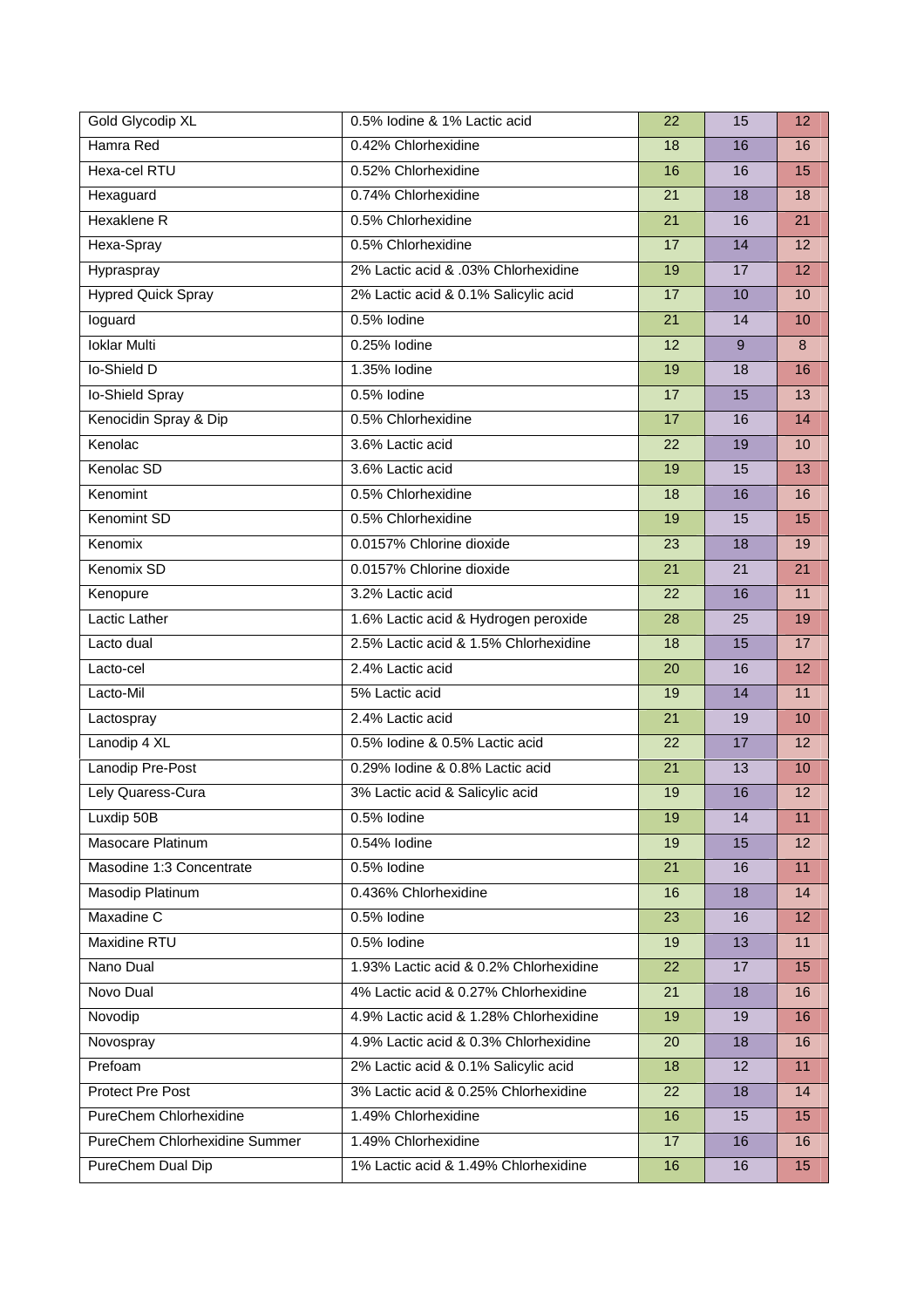| PureChem lodophor     | 0.5% lodine                            | 19              | 13 | 11              |
|-----------------------|----------------------------------------|-----------------|----|-----------------|
| Quatro                | 0.5% Chlorhexidine                     | 16              | 17 | 17              |
| Salvodip <sub>B</sub> | 2.4% Lactic acid                       | 20              | 17 | 12              |
| Salvohex              | 2% Lactic acid & 0.3% Chlorhexidine    | 18              | 16 | 17              |
| Salvospray            | 2.4% Lactic acid                       | 19              | 17 | $\overline{12}$ |
| SensoDip              | 0.5% Chlorhexidine                     | 17              | 16 | 16              |
| Sensodip 50           | 0.5% Chlorhexidine                     | 18              | 17 | 17              |
| Sensospray            | 0.5% Chlorhexidine                     | 17              | 17 | 15              |
| Silkdip               | 0.5% lodine                            | 22              | 17 | 12              |
| Summer C-Dip          | 0.5% Chlorhexidine                     | 19              | 15 | 15              |
| Supa-Max              | 1.89% Lactic acid                      | 15              | 15 | 10              |
| Super Cow Teat Foam   | 0.6% Diamine                           | 16              | 15 | 14              |
| Supergold             | 0.5% Chlorhexidine                     | $\overline{21}$ | 17 | 19              |
| Supreme               | 2.5% Lactic acid & .375% Chlorhexidine | 19              | 17 | 15              |
| Sure spray Duo        | 2% Lactic acid & 0.3% Chlorhexidine    | 19              | 17 | 15              |
| Surespray             | 0.5% Chlorhexidine                     | $\overline{20}$ | 19 | 18              |
| Synofilm              | 8% Lactic acid                         | 17              | 19 | 17              |
| <b>Teat Gard C</b>    | 0.5% Chlorhexidine                     | 16              | 15 | 15              |
| Topsan SC Plus        | Chlorine dioxide, DDAC 0.040%          | 25              | 21 | $\overline{7}$  |
| TriCide               | 0.15% lodine & 1% Lactic acid          | 21              | 13 | 10              |
| <b>TriCide Gold</b>   | 0.15% lodine & 1% Lactic acid          | 20              | 13 | 10              |
| Uddergold             | 0.32% Acidified sodium chlorite        | 21              | 20 | 17              |
| Valiant               | 0.038% Sodium chloride                 | 23              | 22 | 22              |
| Virolac Concentrate   | 2% Lactic acid & 0.1% Salicylic acid   | 17              | 11 | 11              |
| Virolac Film          | 2% Lactic acid & 0.1% Salicylic acid   | 17              | 12 | 11              |
| Virolac Spray         | 2% Lactic acid & 0.1% Salicylic acid   | 16              | 11 | 10              |

The numbers in the columns represent the effectiveness of the product against those bacteria within a laboratory setting. \* Different bacterial isolates used for these products

## **Summary of Results**

This study has shown that all teat disinfectant products tested showed different levels of effectiveness against the main mastitis-causing bacteria (*Staphylococcus aureus*, *Streptococcus uberis* and *Escherichia coli*). The effectiveness of an individual product may depend on the strain of the bacteria present. In this study the strains chosen were isolated from cow's teats in an Irish dairy herd. Iodine was traditionally considered to be the most effective teat disinfectant and this study has shown that there is a range of alternative teat disinfectant products available which reduce bacterial growth comparable to iodine-based products. The concentration of active ingredient did not influence the effectiveness in the majority of teat disinfectant products. Additionally, different products/ingredients were more effective against specific strains of bacteria within the study. The most effective teat disinfectant product will have the largest zone of inhibition. Therefore, in choosing an all-round effective product against all 3 bacterial strains, a product with an average zone of inhibition of 18 mm or greater would be expected to be the most effective.

The disc diffusion method is an effective method to evaluate/screen a large number of teat disinfectant products, but field trials would be required to fully determine the products effectiveness on